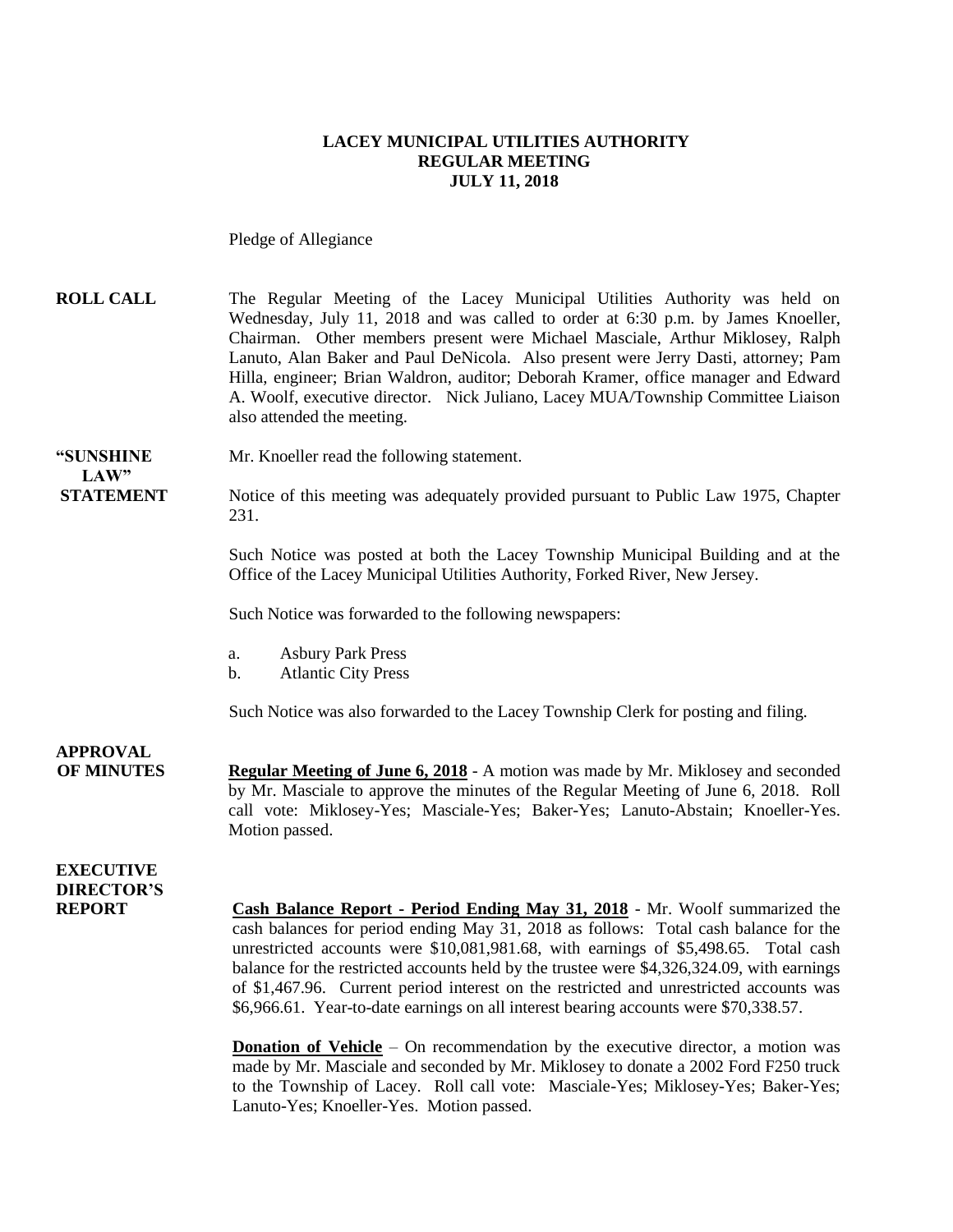Board Meeting July 11, 2018 Page 2

# **BUSINESS**

## **ENGINEER'S**

**REPORT** The business report was submitted for review.

**REPORT Resolution 2018-47 – Final Sewer and Water Approval – Fresenius Kidney Care at Lacey Retail Center – COP Forked River, LLC** – Ms. Hilla reported her office received the application and plans for final sewer and water approval for Fresenius Kidney Care at Lacey Retail Center, COP Forked River, LLC, Block 314.01, Lot 29.07. The applicant is proposing to construct an 8,040 SF medical office building on the western side of Route 9 adjacent to Sunrise Boulevard in the Lacey Retail Center site. The applicant proposes to connect to previously installed water main on the site and loop 6" DIP water main with services to the building. The applicant also proposes to connect to an existing 8" sanitary sewer stub and install 8" PVC main to service the building. On recommendation by the Authority's engineer, a motion was made by Mr. Miklosey and seconded by Mr. Masciale to adopt *Resolution No. 2018-47, Resolution of the Lacey Municipal Utilities Authority, County of Ocean, State of New Jersey, Final Sewer and Water Approval, Fresenius Kidney Care at Lacey Retail Center, Block 314.01, Lot 29.07, COP Forked River, LLC.* Roll call vote: Miklosey-Yes; Masciale-Yes; Baker-Yes; Lanuto-Yes; Knoeller-Yes. Motion passed.

> **Resolution 2018-48 – Permit to Operate – Sewer and Water System – Sea Breeze at Lacey – Section 2, Phase 2G** – Ms. Hilla reported the water and sewer system for Phase 2G has successfully passed the testing requirements, and all construction items are complete. Therefore, her office recommends a Permit to Operate the sewer and water system as outlined in their June 28, 2018 letter. A motion was made by Mr. Miklosey and seconded by Mr. Lanuto to adopt *Resolution 2018-48, Resolution of the Lacey Municipal Utilities Authority, County of Ocean, State of New Jersey, Permit to Operate Sewer and Water System, Sea Breeze at Lacey, Section 2, Phase 2G (partial), Ambermist Way, Blocks 1901.17, 1901.18, 1901.21, 1901.22, Various Lots.* Roll call vote: Miklosey-Yes; Lanuto-Yes; Baker-Yes; Masciale-Yes; Knoeller-Yes. Motion passed.

> **Resolution 2018-49 – Release Cash Bonds Accept Maintenance Bond & Closeout Documents – Ridgemont Homes – White Oaks at Lacey** – On recommendation by the Authority's engineer, a motion was made by Mr. Miklosey and seconded by Mr. Lanuto to adopt *Resolution 2018-49, Resolution of the Lacey Municipal Utilities Authority, County of Ocean, State of New Jersey, Acceptance of Maintenance Bonds and Closeout Documents, Release Sewer and Water Cash Bonds, Ridgemont Homes, White Oaks at Lacey, Block 1757-1764, Various Lots.* Roll call vote: Miklosey-Yes; Lanuto-Yes; Baker-Yes; Masciale-Yes; Knoeller-Yes. Motion passed.

> **New Administration Building** – Ms. Hilla reported construction on the administration building started March 19, 2018 and is on-going. Construction of the sewer extension is complete except for final paving.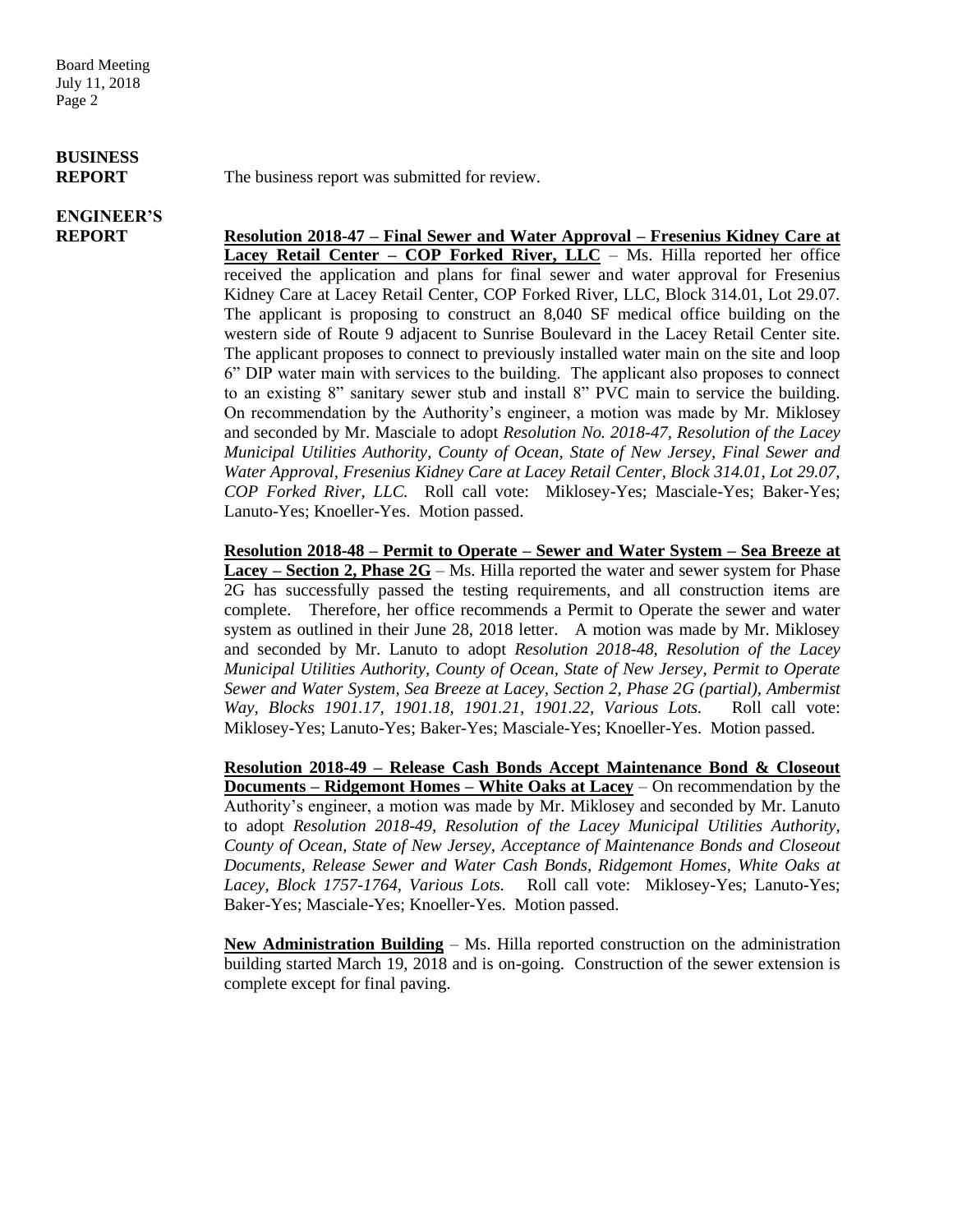Board Meeting July 11, 2018 Page 3

### **ATTORNEY'S REPORT Dunkin Donuts** – Mr. Dasti stated his office reviewed correspondence from Remington & Vernick regarding tentative water and sewer compliance review.

**Wells No 7 & 8 VFD** – Mr. Dasti stated the bids have all been returned because they were excessive. The Authority will determine whether the project will be rebid.

**New Administration Building** – Mr. Dasti stated his office is communicating with the attorney for the Township in order to finalize the Deed of Conveyance.

**Verizon Wireless Lease on Water Tank on Hill Street** – Mr. Dasti stated he anticipates within the next few days correspondence from the attorney for the carrier requesting that the Authority go out to bid in order to allow additional antennas on the Hill Street Water Tank. New bid specifications will need to be prepared to bid the project.

### **AUDITOR'S**

**REPORT** Accountant's Status Report – Month Ended May 31, 2018 – Mr. Waldron reported sewer and water revenues had a favorable variance for the month and year-to-date. Sewer and water expenses had a favorable variance for the month and year-to date. Sewer and water user charges had a favorable variance for the month and year-to-date.

#### **CORRESPONDENCE**

There was no correspondence to report.

**OLD**

**BUSINESS** There was no old business to discuss.

**NEW BUSINESS** There was no new business to discuss.

**CLOSED** 

#### **SESSION RESOLUTION**

**WHEREAS,** Section 8 of the Open Public Meetings Act, Chapter 231, Public Law 1975 permits the exclusion of the public from a meeting in certain circumstances;

**WHEREAS**, this public body is of the opinion that such circumstances presently exist.

**NOW, THEREFORE, BE IT RESOLVED** by the Lacey Municipal Utilities Authority, County of Ocean and State of New Jersey as follows:

1. The public shall be excluded from discussion of action upon the hereinafter specified subject matters.

2. The general nature of this closed session concerns contract negotiations and personnel matters.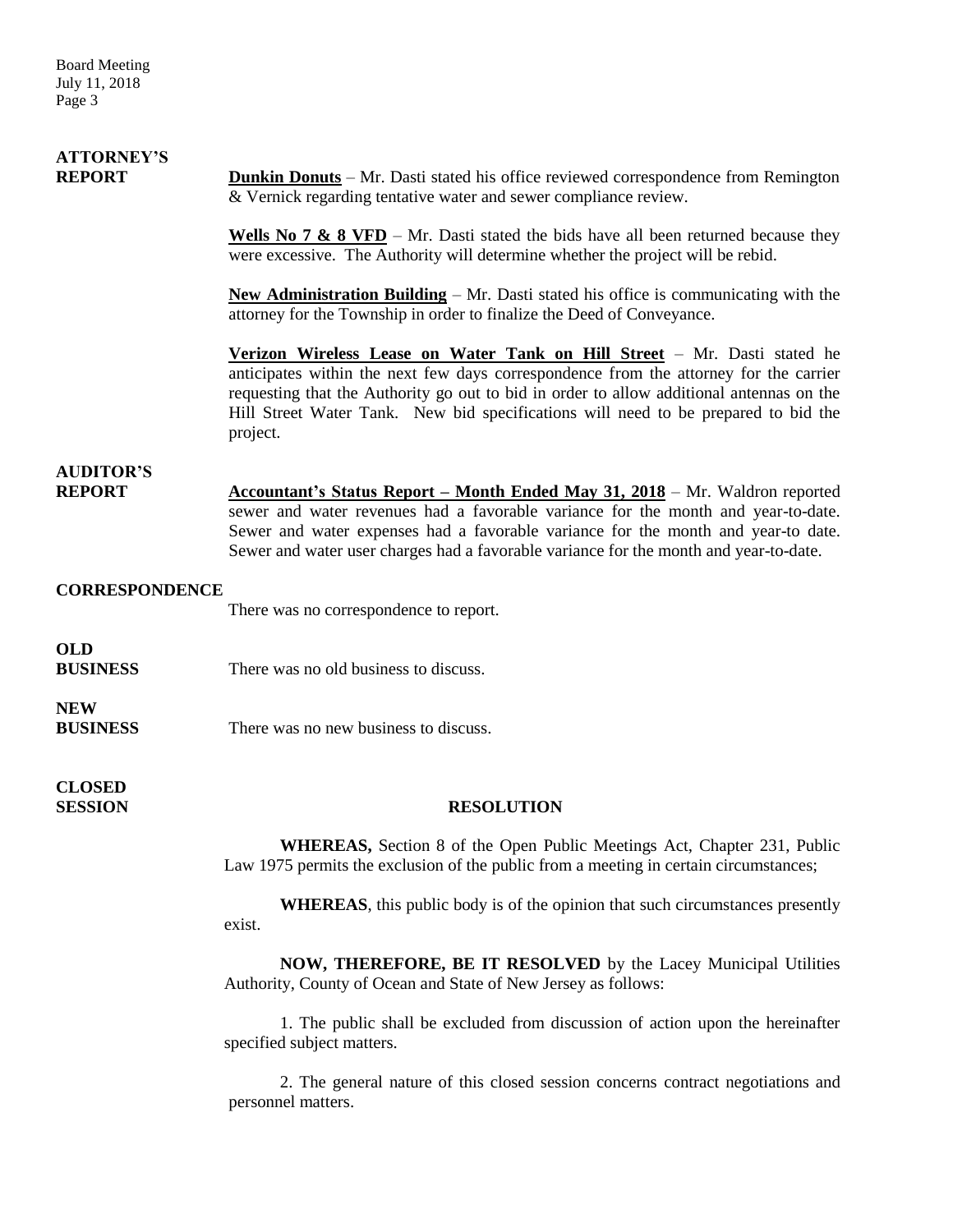3. It is anticipated at this time that the above-stated matters will be made public once these matters have been resolved.

4. This resolution shall take effect immediately.

A motion was made by Mr. Masciale and seconded by Mr. Miklosey to adopt the above resolution. Roll call vote: Unanimously approved.

Separate minutes were kept on the above closed session.

# **RE-OPEN**

**MEETING** A motion was made and seconded to return to open session. Motion unanimously carried.

### **PUBLIC BUSINESS/**

**COMMENT** Mr. Juliano stated some residents have come to him with concerns about the new administration building, particularly how it is being financed, where the money is coming from, etc. He asked Mr. Woolf to attend a Township meeting to address the public's concerns, as well as inform them that utility rates have not increased in the past five years. Additionally, explain how the Township and MUA have different identities.

> **Verizon – Hill Street Water Tank** – A motion was made by Mr. Masciale and seconded by Mr. Miklosey authorizing Mr. Dasti to propose the rental terms of the lease be \$45,000.00 a year, and increased at the rate of 2% per annum after the first year. Roll call vote: Masciale-Yes; Miklosey-Yes; Baker-Yes; Lanuto-Yes; Knoeller-Yes. Motion passed.

> **Regina Discenza, Sunset Drive** – Mrs. Discenza asked when is the anticipated opening date of the new administration building. Mr. Knoeller stated possibly the end of November, 2018.

> Mr. Knoeller informed Mrs. Discenza the Authority absorbed the 2% increase from the OCUA and it will be the  $5<sup>th</sup>$  year in a row there will be no sewer or water rate increases.

## **PAYMENT OF**

**VOUCHERS WHEREAS**, the members of the Lacey Municipal Utilities Authority carefully examined all vouchers presented for payment of claims;

> **NOW, THEREFORE, BE IT RESOLVED** by the Lacey Municipal Utilities Authority that:

> 1. Said vouchers in the sum of \$497,577.69 be and the same are hereby approved to be paid.

2. Said vouchers are listed on the attached computer check register.

A motion was made by Mr. Miklosey and seconded by Mr. Masciale to adopt the above Resolution. Roll call vote: Miklosey-Yes; Masciale-Yes; Baker-Yes; Lanuto-Yes; Knoeller-Yes. Motion passed.